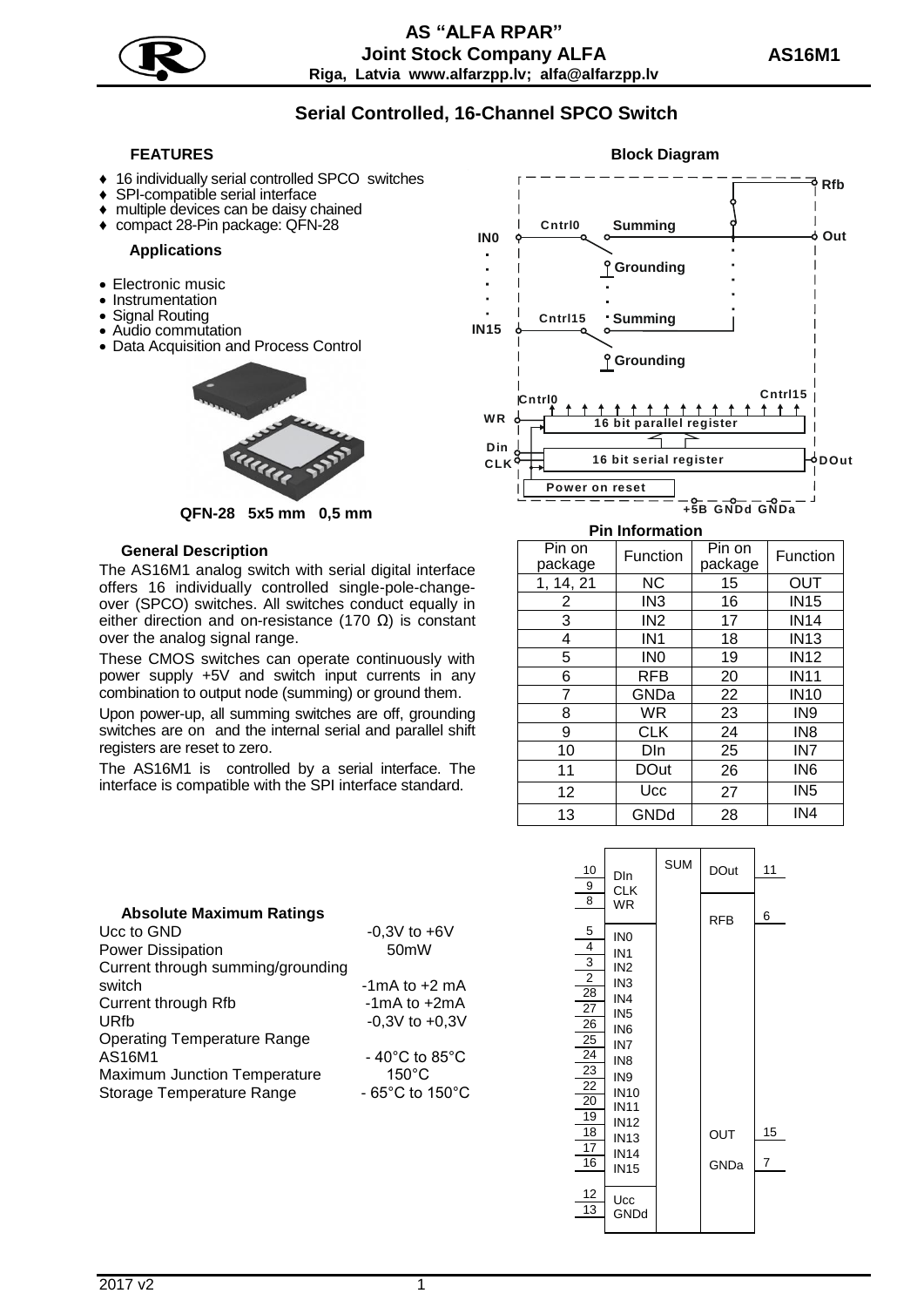

## **AS "АLFA RPAR" Joint Stock Company ALFA Riga, Latvia www.alfarzpp.lv; alfa@alfarzpp.lv**

**5**

## **DC ELECTRICAL CHARACTERISTICS**

Ucc= +5V. Typical values are at  $T_A$  = +25°C

| <b>PARAMETER</b>                        | <b>SYMBOL</b>    | <b>CONDITIONS</b>                     | <b>MIN</b> | <b>TYP</b> | <b>MAX</b> | <b>UNITS</b> |  |  |  |
|-----------------------------------------|------------------|---------------------------------------|------------|------------|------------|--------------|--|--|--|
| <b>SWITCH</b>                           |                  |                                       |            |            |            |              |  |  |  |
| Input Analog Signal Range               | <b>JANALOG</b>   | Ucc=5V, UIN=5V                        | $-1$       |            | $+2$       | mA           |  |  |  |
| Resistance of summing switch            | <b>R</b> SUM     | Ucc=5V, Isum=1 mA                     |            | 100        | 150        | Ohm          |  |  |  |
| Current through summing switch          | <b>I</b> SUM     | Ucc=5V, UIN=5V                        | $-1^{2}$   |            | $+2^{2)}$  | mA           |  |  |  |
| Resistance of grounding switch          | <b>RGROUND</b>   | Ucc=5V, IGROUND=1 mA                  |            | 200        | 250        | Ohm          |  |  |  |
| Current through grounding switch        | <b>IGROUND</b>   | Ucc=5V, UIN=5V                        | $-1^{2}$   |            | $+2^{2}$   | mA           |  |  |  |
| Current through Rfb                     | <b>I</b> RFB     | Ucc=5V, UIN=5V                        | $-1^{2}$   |            | $+2^{2}$   | mA           |  |  |  |
| <b>DIGITAL I/O</b>                      |                  |                                       |            |            |            |              |  |  |  |
| Din, CLK, WR Input Logic Threshold High | U <sub>IH</sub>  |                                       | $2/3$ Ucc  |            |            | V            |  |  |  |
| Din, CLK, WR Input LogicThreshold Low   | UIL              |                                       |            |            | $1/3$ Ucc  | $\vee$       |  |  |  |
| OUT Output Voltage Logic High           | <b>UDOUT</b>     | $I_{\text{DOUT}} = 0.8 \text{mA}$     | 3,5        |            | <b>Ucc</b> | $\vee$       |  |  |  |
| <b>OUT Output Voltage Logic Low</b>     | <b>UDOUT</b>     | $I_{DOUT} = -1,6mA$                   |            |            | 0,4        | $\vee$       |  |  |  |
| UL RESET Voltage                        | ULL              | (Note 1)                              | <b>TBD</b> |            |            | $\vee$       |  |  |  |
| U <sub>h</sub> RESET Voltage            | <b>ULH</b>       |                                       |            |            | <b>TBD</b> | V            |  |  |  |
| <b>SWITCH DYNAMIC CHARACTERISTICS</b>   |                  |                                       |            |            |            |              |  |  |  |
| Turn-On Time                            | $t_{ON}$         | From rising edge of WR                |            |            | 400        | ns           |  |  |  |
| Turn-Off Time                           | t <sub>OFF</sub> | From rising edge of WR                |            |            | 400        | ns           |  |  |  |
| Maximum frequency                       | Fclk             |                                       |            |            | 20         | <b>MHz</b>   |  |  |  |
| <b>POWER SUPPLIES</b>                   |                  |                                       |            |            |            |              |  |  |  |
| Power-Supply Voltage Range              | <b>Ucc</b>       |                                       | 4,5        |            | 5,2        | V            |  |  |  |
| Ucc Supply Current                      | Icc              | $UIL / UIH$ (Din, CLK, WR) =<br>0V/5V |            |            | 1          | mkA          |  |  |  |

Note 1: When U<sub>L</sub> falls below this voltage internal shift and parallel registers are cleared (all zero), summing switches closed and grounding switches are open.

**Note 2:** Sum of all currents trough Input must not exceed limitation for Current through Rfb limitation.

## **Timing Diagram**

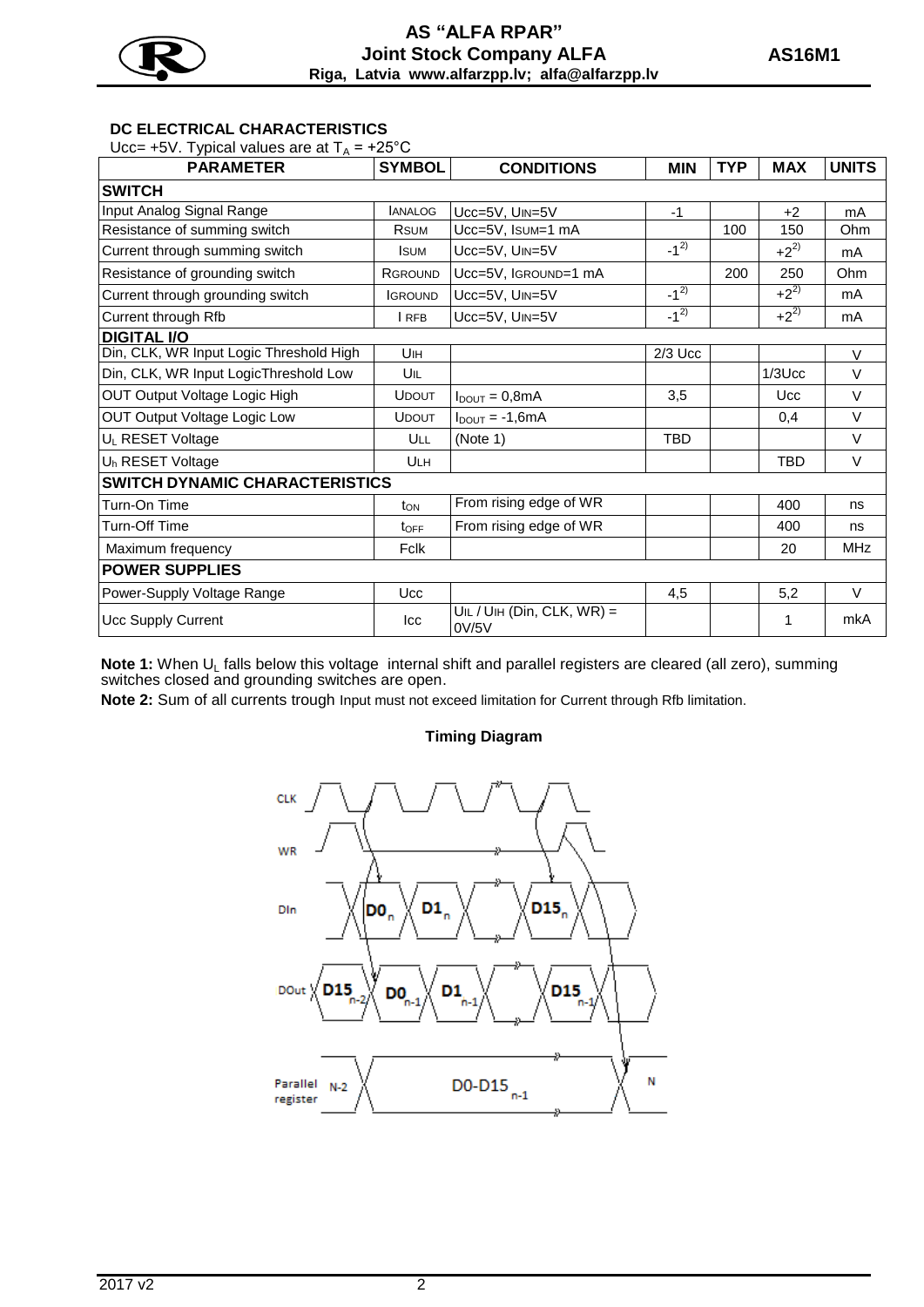

Uout=
$$
\sum_{i=0}^{15} (K_i \cdot IN_i)
$$
;  $K_i = 0,1$ ; i=0,...,15



## **2. Summing and programmable gain of signals:**



Example - summing of any combination of signals IN0-IN9 with programmable gain.

 Programmable gain is determined by Rx (input resistor) for any input and by feedback resistor which is formed from parallel connection of Rfb and connected in parallel any combination of resistors RG0-RG5 (64 combinations - levels of gain).

Resistor R0 is required to provide a zero signal when all inputs are disconnected.

Note: grounding of RGX will increase load current for operational amplifier.